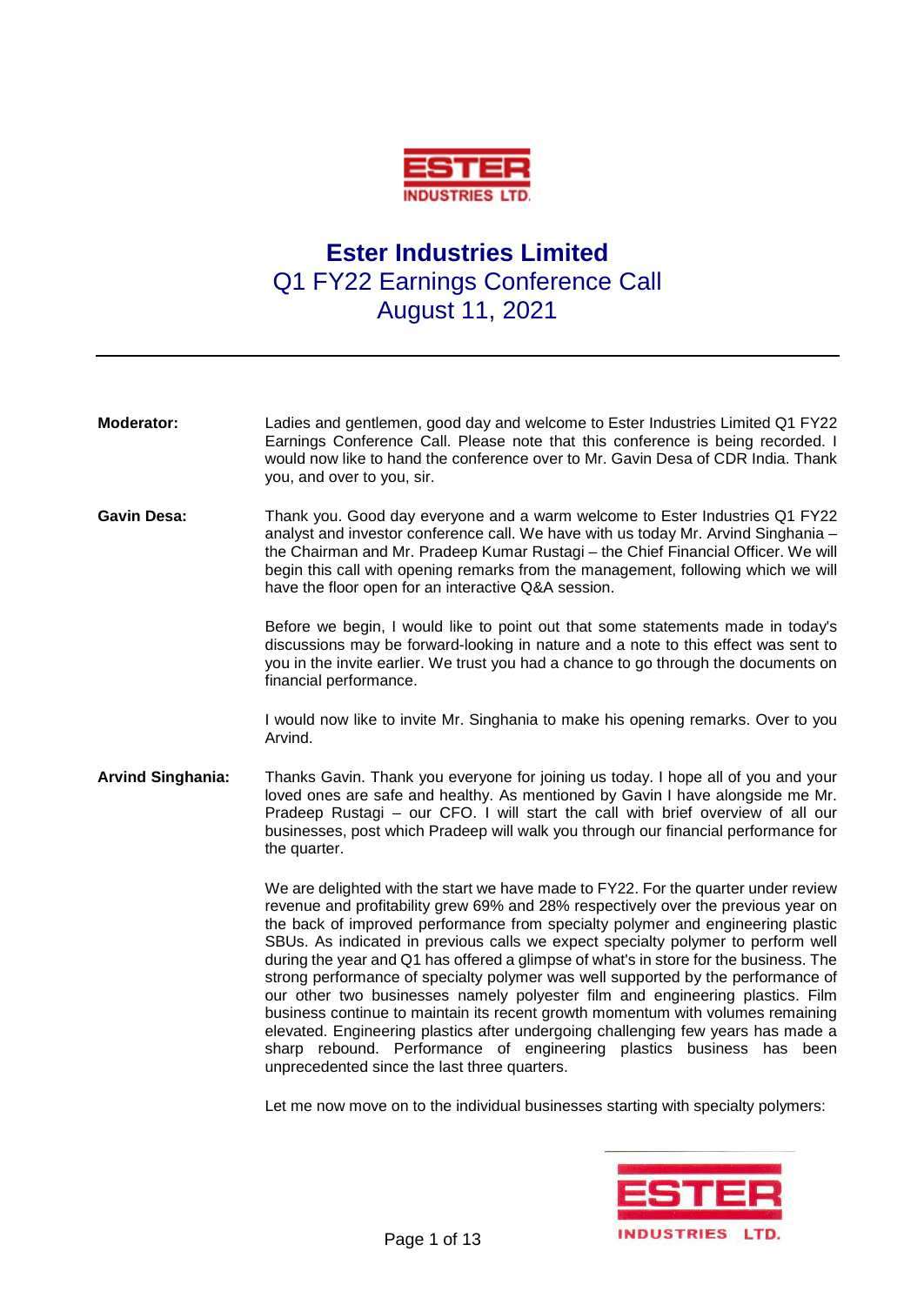The business has performed exceptionally well during the quarter on the back of increasing demand for our products. As I've been indicating last year's performance was not a true reflection on the business's potential as pandemic led disruptions impacted both operations as well as supplies. Lockdown enforcement across our key markets and logistical challenges disrupted the growth momentum registered during FY20. Product off-take of our key product MB-03 which finds application in the commercial carpet segment was severely impacted given the lockdown. However, we knew it was a temporary phenomenon and we were always confident that as the situation normalized volumes too will. We started witnessing pickup in the volumes towards the end of last year itself, especially in the last quarter following the resumption of trading and commercial activities globally which gave us the belief and confidence of delivering a strong performance during FY22. Innovative PBT volumes too continue to be strong. Most of you are aware we supply innovative PBT to global chemical leader. We have been consistently selling higher than agreed volumes over the past 2 years. We believe a similar trend will continue during the current and following years as well. We exported 344 metric tons during the quarter under review as against 311 during the corresponding quarter last year. Furthermore, the other positive development for us has been the commencement of commercial sales of MB-07. MB-07 is added to make polyester dyeable with deeper and darker colors. We finally received the customer approval after working at it diligently for the past 3 years. Volumes have been good and we expect to scale them up consistently in coming years. Apart from MB-07 we have also achieved techno commercial qualification for another product namely LMC-03. We are very close to achieving techno commercial qualification for other innovative product MB-16. While we expect the volume for LMC-03 to pick up significantly over the next 2 to 3 years, we expect commercial sales of MB-16 to start during FY21-22.

Encouraged by the growing demand for certain high margin grades of specialty polymers the board of directors in their meeting held on 9<sup>th</sup> August, 2021 have approved capacity expansion of specialty polymers at the cost of Rs. 80 crore. We have been continuously working towards building a comprehensive product portfolio to lower our dependence on particular product and are happy with the way things are shaping up in this regard. We are confident of achieving our stated objective in coming years.

Moving on to the film business:

Q1 maintained the recent growth momentum in volumetric terms. Besides benign realization, higher proportion of chip sale that has very low margin contributed to lower margin percentage of the segment. Domestic demand as I've been saying remained strong growing at about 11% to 13% annually with FMCG being the key user industry. Long-term prospects of the business remain strong though in the nearterm realizations/margins may remain under pressure owing to the incremental supply that has and is expected to hit the market.

Moving on to the quarterly performance of film SBU:

We registered a revenue growth of 40% over the previous year largely owing to higher volumes and chip sales. Margins though softened a bit during the quarter despite reporting a healthy top-line growth. The main reason for margin compression is commissioning of two new production lines overseas. Another reason having impact in the short term is input cost pressure on smaller packs for snack foods. Our efforts in recent years have been directed towards improving the share of high margin value added products in line with the objective of de-commoditizing the business. The share of value-added products during the quarter stood at 20% as

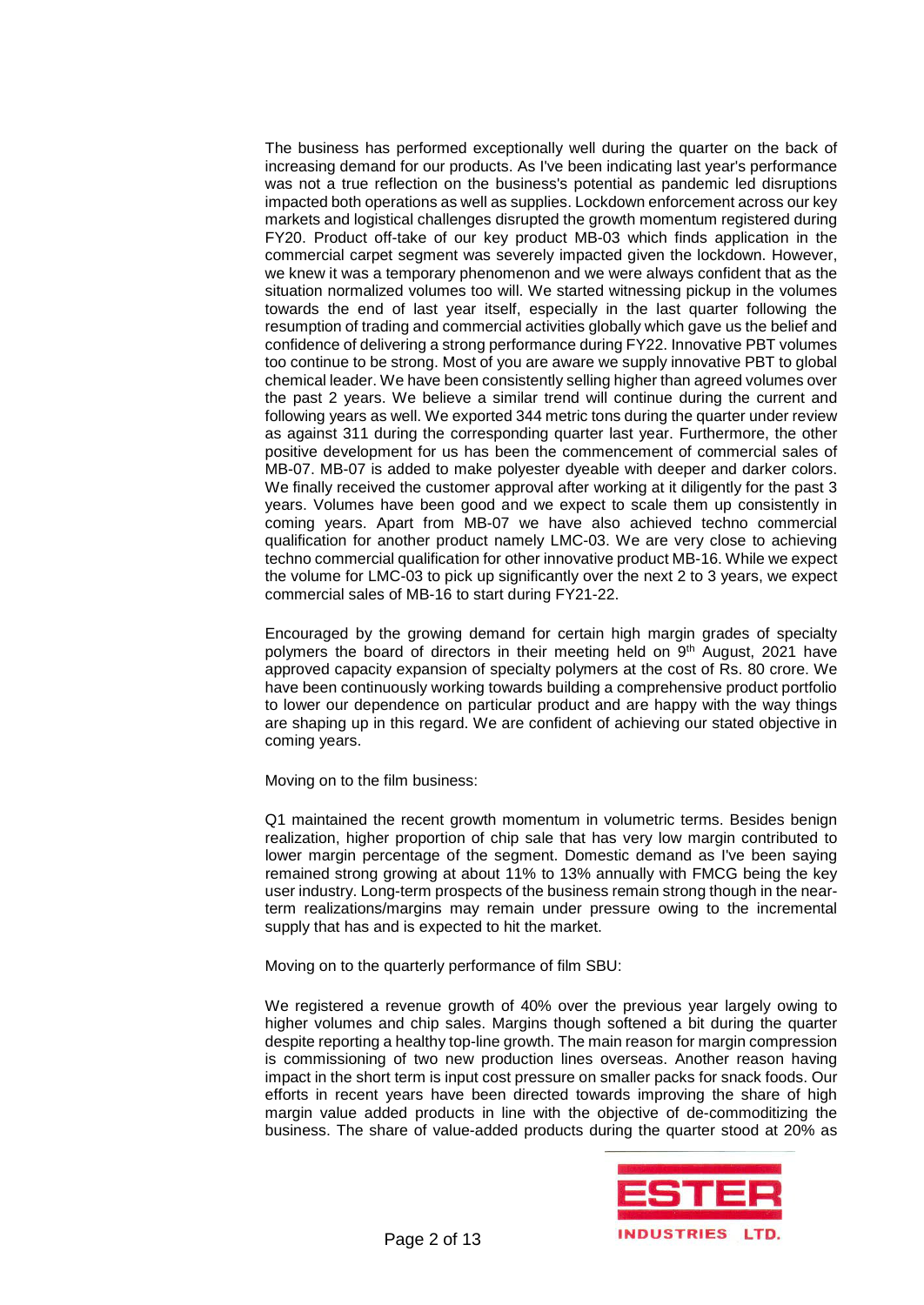against 17% during FY21. We have been guiding our efforts toward increasing the share of the high margin products for 25% to 30% and believe we are very much on track towards achieving our objective.

A quick word on our new plant at Telangana before I move on to engineering plastics business; as we are setting up a new greenfield unit at 48,000 tons per annum stateof-the-art plant in Telangana through our wholly owned subsidiary at the cost of Rs.586 crore. We expect the plant to be commissioned on time by October 2022. The new unit post-completion is expected to deliver incremental revenues of Rs. 500 to Rs.600 crore and generate additional EBITDA of Rs.110 to Rs.120 crore. The funding for the project is secured. It will have a debt component of Rs. 410 crore with the remaining Rs.176 crore being internally funded through equity investment. Of the Rs.410 crore about Rs. 240 crore will be Euro denominated loan at less than 2% allin costs along with Rs. 170 crore being secured at 8% to 8.5%. Total cost of the debt for the project would be in the range of 5.5% to 6%. We believe the new unit will help us better serve our customers besides adding to the overall growth of the company.

Moving on to our engineering plastics business:

Performance during the quarter was impacted by the second wave of the pandemic resulting in lower volumes and revenue for the quarter though EBIT in absolute terms during the quarter remained quite steady. However, we have seen sales volume pick up base again following lockdown relaxation and recommencement of commercial activities. FY21 if you recall had been a stellar year for this business on the back of strong demand from the end-user industry and rising trend of base polymer prices. Furthermore, we are also working towards our product mix in the business and operational efficiencies which has starting to deliver the results. With relocation we expect further improvement in the business as relocating the unit will help us better serve the customers and cut down on logistical expenses, both of which would help it further improving profitability of the business. We are making an investment towards relocation and setting up of a new extruder to meet our customer's requirement in light of improving demand.

## To conclude:

I would just like to state that our recent performances demonstrate the structural shift in our business from being a commodity independent business in the past to a specialty dominant business. We have significantly altered the margin and profitability profile of the business. All the three businesses have innate strengths and growth levers which will help us sustain this recent momentum. Specialty polymer being largely IP protected business eliminates any competitive threat. Furthermore, being an innovation driven business, it has high switching costs for the customers and therefore ensures customer retention and commands high margins. In films our endeavor is towards improving the product mix with a focus on increasing the share of high margin products which will ensure better quality of growth. Our engineering plastics business has a strong tailwind and here too we are working towards improving the product mix. Expansion of capacity by installing a new extruder and relocation of the unit will further improve the business economics. That concludes my opening remarks.

I now hand over the floor to Pradeep to walk you through our financial performance. Thank you.

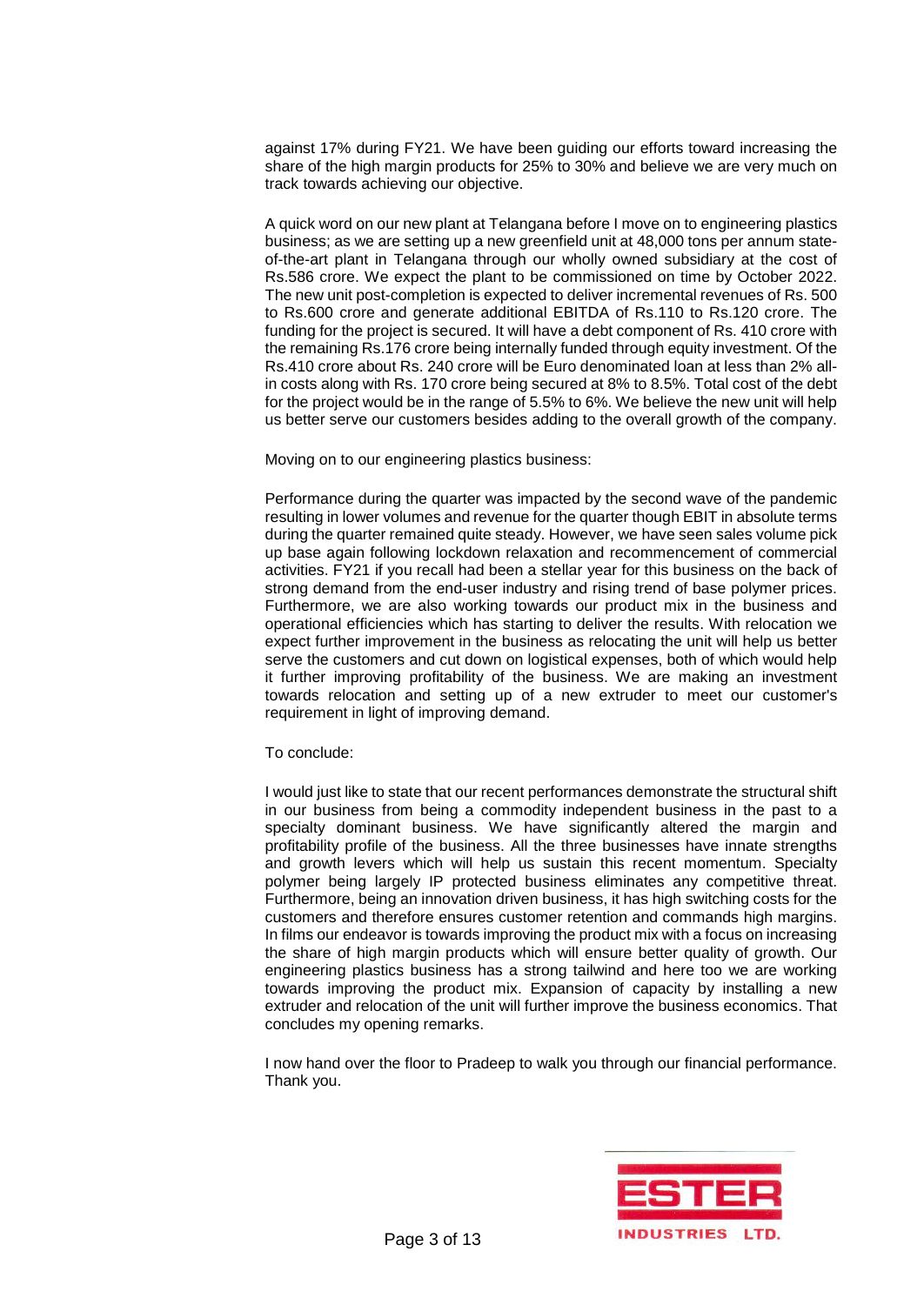## **Pradeep Rustagi:** Good afternoon everyone and thank you for joining us today. I'll quickly walk you through our financial performance for the quarter ended June  $30<sup>th</sup>$  post which we can begin the Q&A session.

Starting with the top line; revenues from operations stood at Rs. 319 crore as against Rs.189 crore reported during Q1 FY21, higher by 69%. The performance could have been even better but for the second wave of pandemic which disrupted activities during early part of the quarter. Having said that all our businesses performed well with a strong rebound in sales and profitability witnessed by Specialty Polymer business. EBITDA for the quarter stood at Rs. 64 crore as against Rs.52 crore generated during Q1 FY21 higher by 23%. Margins though contracted in Film business during the quarter owing to commissioning of new capacities in overseas market and input cost pressure on smaller packs impacting demand in the shortterm. A strong performance by Specialty Polymer SBU and in Engineering Plastic SBU ensure that financial performance of company turns out to be better than corresponding quarter last year. Finance cost for the quarter stood at Rs. 4.94 crore, that is 1.55% of the revenue from operations. As of June 30<sup>th, '</sup>21, our outstanding interest-bearing term debt, net of free cash stood at Rs. 167 crore while interestbearing working capital liabilities stood at Rs. 31 crore. Interest bearing debt net of free cash as a multiple of annualized EBITDA remained at a healthy level of 0.65x as of 30<sup>th</sup> June '21. We are committed towards maintaining better than prudent debt equity levels. And will continue to take steps to ensure that no undue pressure is exerted on our balance sheet.

Depreciation for the quarter stood at Rs. 9.21 crore as against Rs. 8.83 crore reported during Q1 FY21. Profit for the quarter stood at Rs. 38 crore as against Rs. 29 crore generated during Q1 FY21 that is higher by 28%. To conclude, I would just like to reiterate that we are confident of all our businesses delivering consistent growth going forward. The last couple of years have demonstrated the true potential of all businesses and is vindication of our strategy towards moving away from commoditized business and shifting towards the Specialty side.

All our businesses are well-positioned to deliver a strong consistent growth over the coming years and create value for our shareholders. Thank you.

- **Moderator:** The first question is from the line of Saket Kapoor from Kapoor & Company.
- **Saket Kapoor:** Firstly, if you could give some more color on our putting CAPEX for the Specialty Polymer part of the story. What are the inroads that we have, what made us to go for this expansion at this stage and give some more color on the same?
- **Arvind Singhania:** The Specialty Polymer business has rebounded very well after being hit by pandemic last year. We had only Rs.55 crore of revenue compared to Rs.76 crore in the year before but there has been a very strong rebound in all our products. MB-03 has almost come back to normal. Our Specialty PBT, Innovative PBT volumes are growing year-on-year. The biggest thing that we achieved was commercialization of MB-07. Now MB-07 actually has come as a very pleasant surprise for us. We were only expecting to do about 700-800 tons in the current financial year and another 700-800 tons, you were expecting it to be added next year. But I think with God's grace and luck we have managed to start doing 150 tons a month which is 1,800 tons a year, currently, our current run rate. Suddenly there is a lot of pressure on our production capacity. And let me explain to you and I know there is a confusion with the investors and analysts that why we are putting up capacity when you already have spare capacity. We do have some spare capacity but that is in the big line which is about 2,000 tons per month. That big line cannot cater to the smaller volumes of

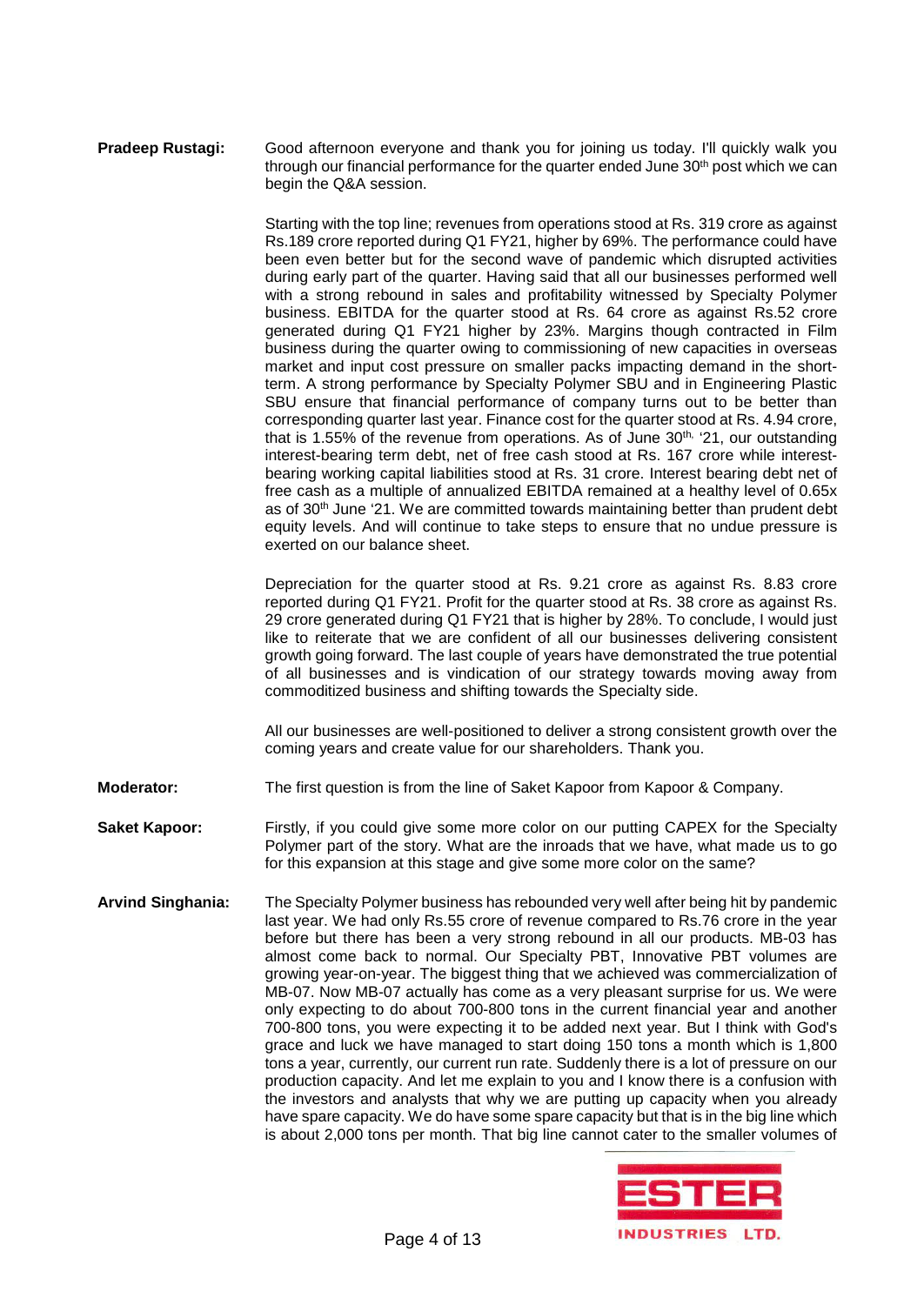Specialty Polymer that only small lines can cater to that. We have only two small lines. Now these are almost running absolutely at 100% flat-out capacity. We need another small line to start being able to service the smaller volumes. The large volume will come into play when let us say product like LMC-03 starts touching 5,000 to 10,000 tons per year. That is when we will start using the bigger line for that. But in the meanwhile, we need new capacity to cater to the demand for our other products. It is absolutely imperative, if demand will increase, we will have to put new capacity. We have some spare capacity but that is in the big line which cannot be utilized until the volumes grow very large for one single product. **Saket Kapoor:** Here we don't have competition also. No competition from any side?

- **Arvind Singhania:** No competition, where is the competition in this. All my products are patented. If demand will come and I don't put new capacity then how will I service? This is a good thing that we are putting new because there is demand.
- **Saket Kapoor:** You are explaining that it is the design of the plant and the lines that has required this type of CAPEX in a smaller way?
- **Arvind Singhania:** Correct. We have two small lines, they are in flat-out and are running in full capacity, we are now feeling the shortage.
- **Saket Kapoor:** The 150 tons that we are speaking of this month, till when do you have the visibility?
- **Arvind Singhania:** This will go on. Visibility is infinite.
- **Saket Kapoor:** You were explaining earlier that we were targeting X% and now that has risen by an X%. 150 ton per month visibility we have it for a year time. We can execute, we have that much order visibility and their requirement from the customer?
- **Arvind Singhania:** I have 4-5 months order already in hands and I am telling you, I am making a very clear-cut statement. Here we don't have any visibility problem, there will be continuous business in future too, for next years.
- **Saket Kapoor:** This has, major to do about this flooring part? The flooring part of the theory that…? I am talking about this flooring business about the, that is carpet flooring and all, these are the main buyer of the product?
- **Arvind Singhania:** Yes, carpet industry is the main buyer for this product.
- **Saket Kapoor:** Now if I come to your main business if I may call so the Film part. Here what are the key challenges currently? I was listening to one of the players I am not known whether they are your peer comparison or not. I am talking about Xpro Industry. There in the management was somewhat sounding very cautious that the demand we are seeing now, that is not from consumers side, because of this supply side constraints are there and this may plateau out going forward?
- **Arvind Singhania:** Xpro is not my competitor then we are not in the same field of business. I don't know what they do but they do not make polyester film or even polypropylene film if I am not mistaken.

I cannot comment on what Xpro is saying but the demand for polyester film will remain strong. The only challenges the new capacities which are coming up they will

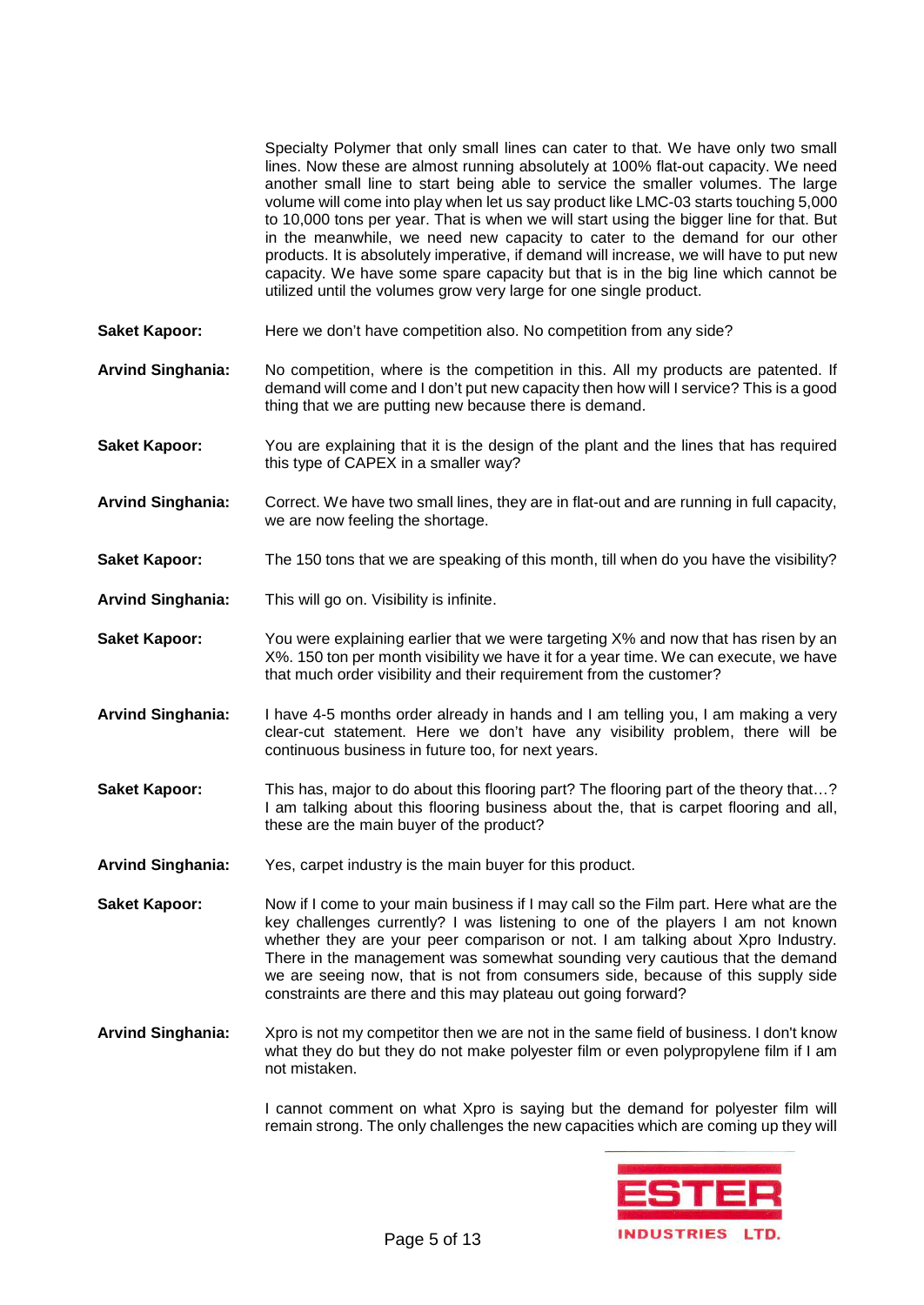put pressure on the margins. Any case the last year margins that we got were unprecedented and I have always maintained that those kinds of margins are unsustainable. Last year we had reached till Rs. 70-75, that is unrealistic margins. These margins have already tapered down, have been muted and going forward they will remain at reasonable levels. They will not go back to those levels that we saw last year. Please understand one thing, demand is growing in India, demand is growing globally so volume growth is going to happen.

**Moderator:** The next question is from the line of Sachin Kasera from Svan Investment.

**Sachin Kasera:** Just taking this previous query that was being asked regarding this new line in polyester film. Is it not that as you mentioned that there's some capacity is also coming up and there is lot of capacity hits the market and we are doing a very large expansion? We could be in a scenario where margins could come under pressure and once again the debt would go up and that could again create some financial stress for the company's balance sheet. If you could comment on that?

- **Arvind Singhania:** See, we are putting new capacity, demand is increasing. There is no doubt. In between when there is a bunching of small capacities so then margins can come under pressure. But our debt profile is very solid. There is no debt burden that we cannot manage. Today total debt of our company is Rs. 160-170 crore in Ester. And the debt that we have taken in the subsidiary is a very low-cost debt. Total cost of debt will be 5%. So even if I see overall, the total debt is absolutely manageable even in the worst of circumstances.
- **Sachin Kasera:** What is your sense? What will be the peak debt on a consol basis you will end up having post this CAPEX?
- **Arvind Singhania:** Say about Rs.500 to Rs.550 crore.
- **Sachin Kasera:** Secondly, we keep nowadays listening that most of the Polyester Film guys including you are trying to increase the share of value-added products in the overall Polyester Film basket. Where are we in that journey? And secondly how do we see that mix 2 to 3 years from now when the new line comes up?
- **Arvind Singhania:** I have been saying that we are and we are doing this very successfully. Last year we did 17%, now we are near to 20%-21% and our target is to reach about 30%. We have a clear-cut path and a plan in place to make that happen. That will decommoditize and de-cyclize the Polyester Film business to certain extent.

**Sachin Kasera:** But that is on the existing capacity or you think you can sustain this 30% because you have a large chunk of capacity with the new plant coming up. Once the new plant comes up, will this 30% again go down or you think with the new plant the way you design some of the new products, even you will be able to sustain this 30% even the medium term?

- **Arvind Singhania:** No, 30% is based on Ester Industry's capacity right now. When the new capacity comes up this percentage will drop but will again start picking up once the value added it starts there as well.
- **Sachin Kasera:** In the new line, what is your sense? How long will it take you to reach 25%-30% share of value-added?
- **Arvind Singhania:** I think 2 years.

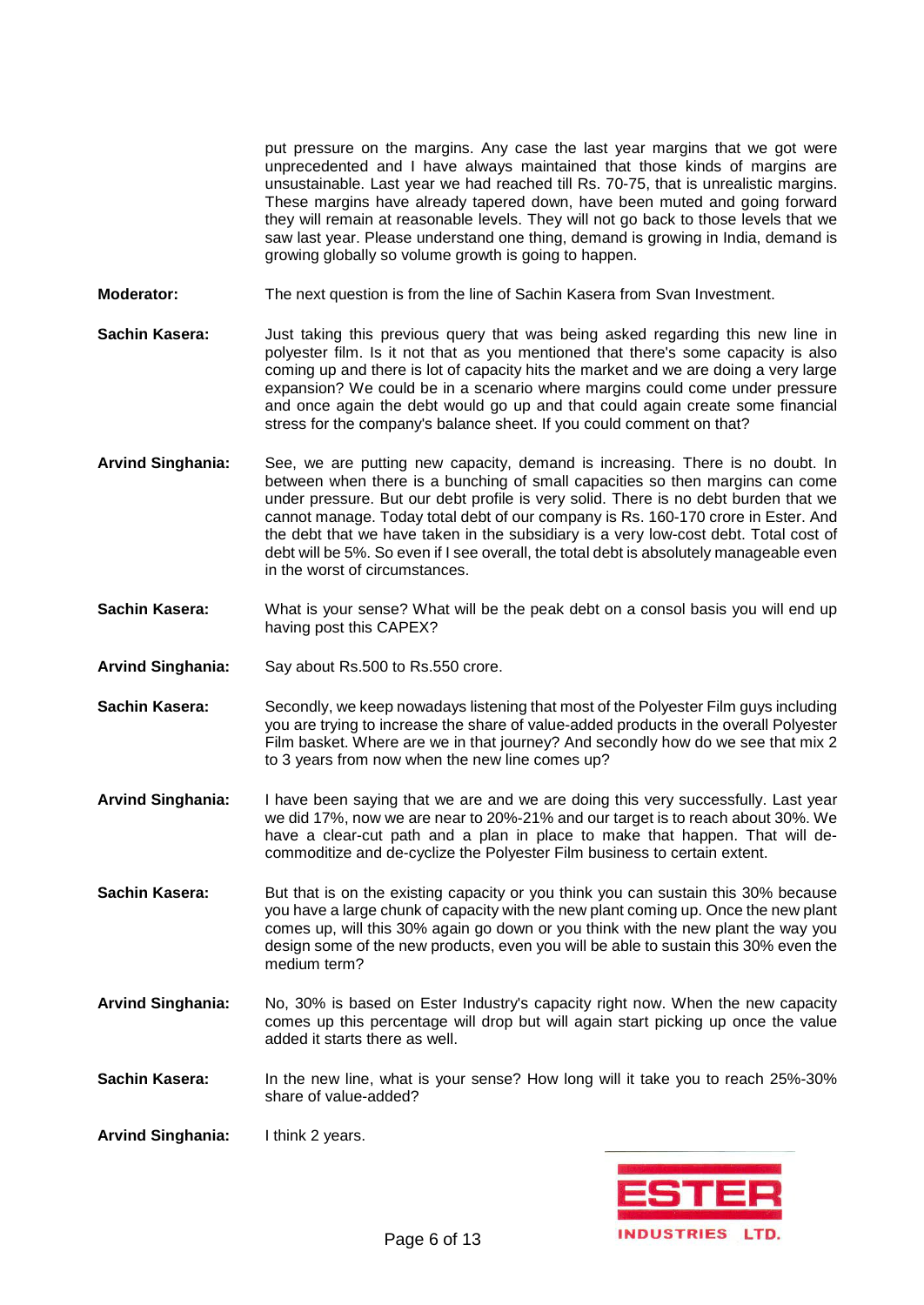- **Sachin Kasera:** Secondly, on this Engineering Plastic. We have seen some significant improvement in profitability after long period of time. One, what is driving this? And secondly is this sustainable? And if yes then are we also looking in terms of any expansion on Engineering Plastic business?
- **Arvind Singhania:** We are relocating the business from Khatima in the North to a new location in Gujarat. This is being done because this will save a lot of cost on logistics. Efficiencies will go up. In any case we were falling short of space. In the new unit we are expanding with one extruder with an additional capacity of 10,000 to 12,000 tons because our demand has increased. We are running absolutely flat-out. We don't have any spare capacity; we have demand but we don't have capacity.
- **Pradeep Rustagi:** We are rather using job workers to do the volume for us.
- **Arvind Singhania:** A little bit, you are absolutely right. We are getting some jobs work done outside because we don't have our own capacity. The demand is very strong from the downstream industry and we expect the business to do well in the coming quarters.
- **Sachin Kasera:** What has caused a significant improvement in profitability of this business? And is it sustainable this type of profitability in the medium-term? We can understand that there may be strong demand next one-two quarters but you think there's a structural shift that has happened? If we could dwell a more on understanding it basically?
- **Arvind Singhania:** One thing is because of COVID the whole global logistics is disturbed, commodity prices have gone up tremendously high everywhere; whether it's steel, cement, polymer, chemicals everything the prices have shot up. This has also led to increase in prices and margins have improved tremendously. I am not saying that these kinds of margins will be sustained forever but we expect much better margins compared to the previous years.
- **Sachin Kasera:** What do you think is the most sustainable margins for this business from a 2 to 3 year perspective?
- **Arvind Singhania:** Earlier if you talked about 2 years ago, we used to be doing 5%-6% EBITDA margins. I think sustainable margins will be in the 13% to 15% range. Right now, margins are much higher.
- **Sachin Kasera:** Yes, currently they are I think 25%-30% if I get it right.
- **Arvind Singhania:** But eventually they will come to about 15%-16%, sustainable margin.
- **Sachin Kasera:** Will we have to invest any major sum in terms of this relocation expansion of CAPEX in Engineering Plastic?
- **Arvind Singhania:** About Rs.45 crore is being invested which has already been approved by the Board. I mean that happened 6 months ago. And that process is on and we will complete the relocation in the first or second quarter of next calendar.
- **Moderator:** The next question is from the line of Shanti Patel from Shanti Patel Investment Advisors.
- **Shanti Patel:** You told just now that the margins in respect of various verticals are little higher than what it should be, so what has the margins today and what you are expecting?

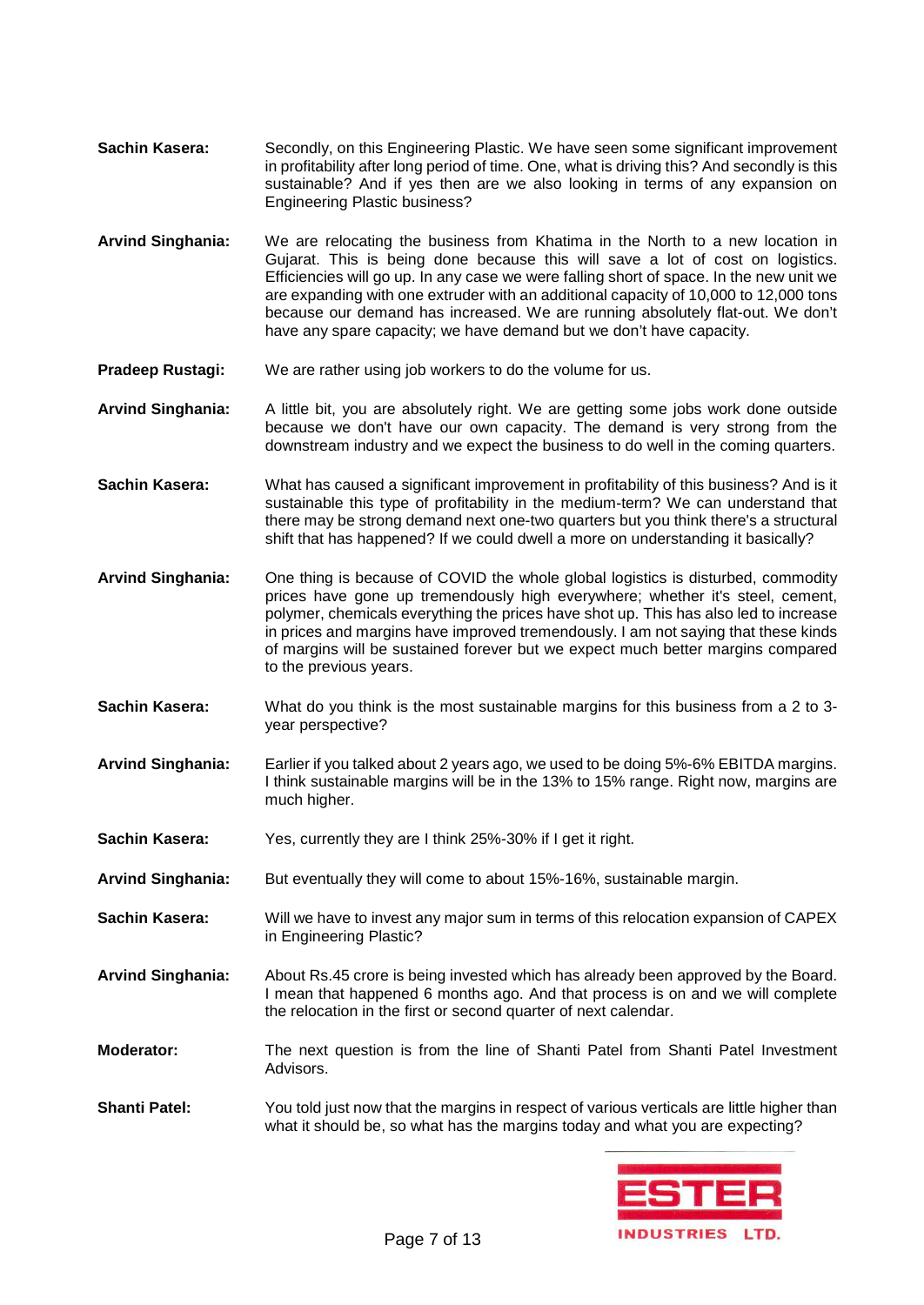- **Arvind Singhania:** As far as the film business is concerned, I have already said that the margins have come down compared to last year.
- **Shanti Patel:** I agree, but what was in last year and what is today?
- **Pradeep Rustagi:** As per the segmental results the EBIT margins for film business Q1 FY21 was 34% and in the Q1 FY20 is 18%.
- **Arvind Singhania:** Correct you're absolutely right, going forward we expect this to be maintained at 18%. Let's say 16% to 18%. As far as the specialty polymer business is concerned the margins are fixed, so whatever happens the margins it's not a commodity business it's a technology business. So, whatever happens in this business margins are fixed. In this business we expect about 35% to 40% EBIT margins for time to come.
- **Shanti Patel:** Is our utilization capacity is 100%?
- **Arvind Singhania:** In film it is 100%, in engineering plastics it's 100%, in specialty polymers you cannot take the nameplate as a fixed number because of different products the capacity is different. In some products the batch cycle time is higher and in some it is less, for example we have some small lines they're running full capacity. It's only the big line which is running under capacity, as our volume of a single product increases, we will be shifted to the big line and that capacity utilization is also start increasing. So those go by capacity utilization in specialty polymer.
- **Shanti Patel:** What is our market share in respect of various verticals in which we are?
- **Arvind Singhania:** In film business we are at about 9% to 10% of the domestic market, in engineering plastics would be a similar number and there is no meaning of market share in specialty polymer, because we are not in competition with anybody.
- **Moderator:** The next question is from the line of Ravi Nanda, an Individual Investor.
- **Ravi Nanda:** Will you be able to achieve Rs.350 to Rs.400 crore revenue business in specialty polymer?
- **Arvind Singhania:** No, we cannot. This year we can reach up to about Rs.130 to Rs.150 crore compared to Rs.55 crore last year and in next year there will be a substantial increase but Rs.350 to Rs.400 crore will take about 2 to 3 years.
- **Ravi Nanda:** Can you throw some color on a new product LMC?
- **Arvind Singhania:** LMC-03 has been completely qualified techno-commercial that means technically, commercially it is approved product. Now our customer is introducing the product based on LMC-03 into the market and they're introducing it into the market in January and slowly the ramp-up will start and very good volume indications have been given by the customer.
- **Moderator:** The next question is from the line of Pratap Makwana from Forbes Marshall.
- **Pratap Makwana:** I have four questions, while you are expanding well to match with the demand, can you throw some light on the improvisations to improvise the utility and energy conservation as per the regulation 134/3 which is happening into the ongoing plant

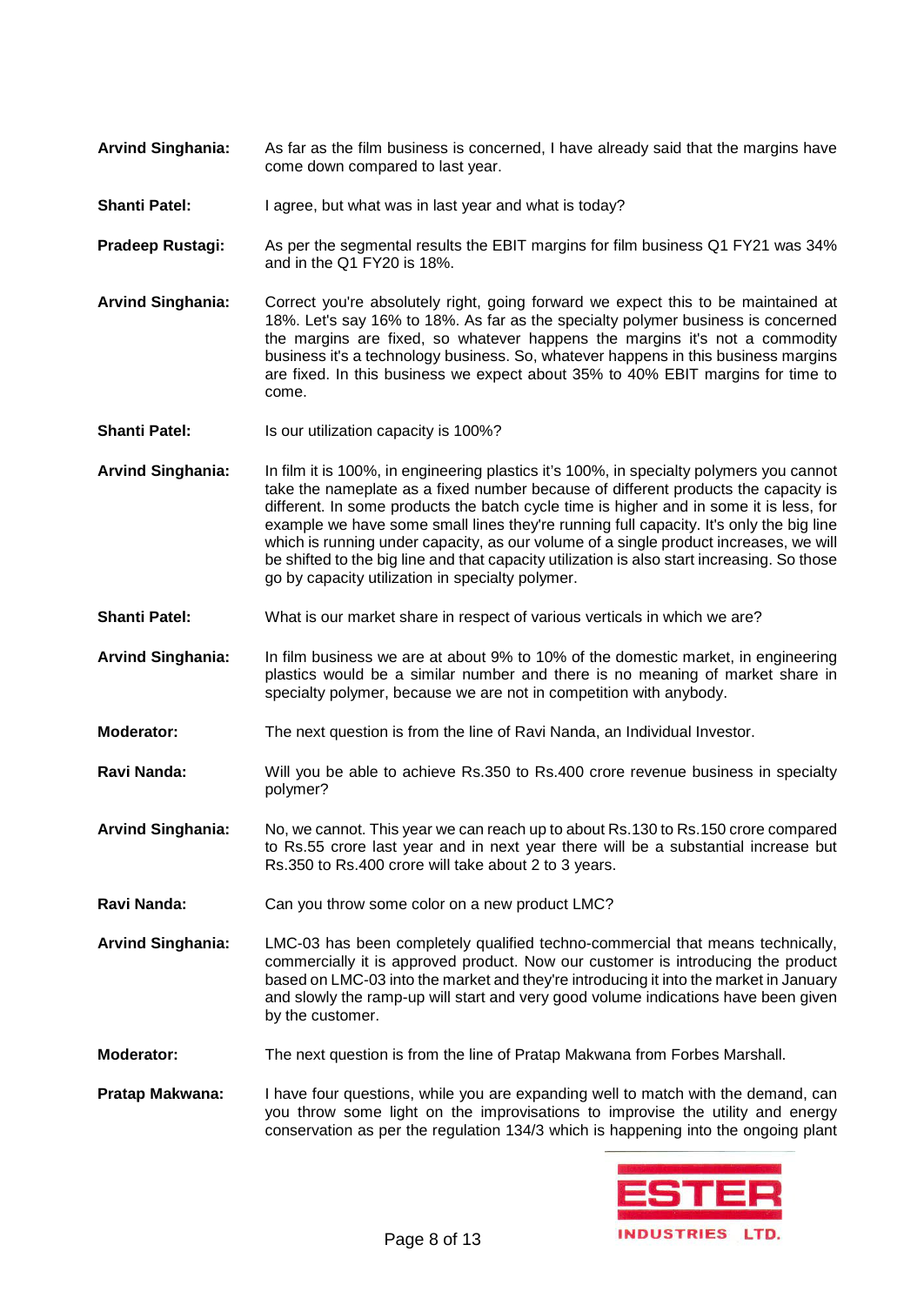and successful expansion? That is the first question. Second again a good part is that you highlighted year-on-year performance as per the feedback we have provided last time. Can you throw a light on the new product which is due for the testing for the post-engineered supposed to visit for the line testing? And third what is the EPS forecast for the upcoming quarter? And for the last question on that the dividend yield 190%, Rs. 1.9 which is due for September, do we feel that it's slightly less compared to the last year for couple of months?

- **Arvind Singhania:** No, our dividend policy is very clear that up to 20% of profits will be distributed as dividends and we are maintaining that, so there is no deviation from the policy. As far as the energy conservation is concerned, I don't have specific numbers to give you right now because we were not expecting this question but energy conservation is an ongoing process with which goes on in our company on a regular basis. It doesn't stop ever, so energy conservation is an ongoing exercise. It goes on continuously because we try to save costs and in terms of energy and power and we look at various aspects of this on a regular basis and your fourth question on that?
- **Pratap Makwana:** About that one-line testing was due on upcoming visit from the last June month or May month from the Austria engineer for the new line.
- **Arvind Singhania:** Yes, that line has been commissioned. It will be commissioned this week. The man has come finally.
- **Pratap Makwana:** I think hopefully the production can be realized or invoiced in this month itself?
- **Arvind Singhania:** Towards the middle or end of this month we will start moving some volumes.
- **Pratap Makwana:** I wanted to know about rise in the EPS, how much percentage for the next upcoming quarter?
- **Arvind Singhania:** Let us see how things go, but I think we'll see some good numbers. I cannot give you the exact numbers.
- **Moderator:** The next question is from the line of N.M. Modi, an Individual Investor.
- **N.M. Modi:** My query was regarding the relocation of the plant which you are doing for engineering division, how much time it will take?
- **Arvind Singhania:** We will complete the relocation by between March and June next year.
- **N.M. Modi:** Will it require some downtime for the production?
- **Arvind Singhania:** No, because we are starting up a brand-new extruder first in the new location and then we will start shifting the existing extruders, so there will be no loss of production or sales.
- **Moderator:** The next question is from the line of V Surendra, an Individual Investor.
- **V. Surendra:** My question is on engineering plastic business, recently you must have seen that the automotive industries and small appliances industries rising like anything expanding and I think that is it is the demand surge for engineering plastic. My question is, at present capacity of some 3,500 tons and again the new extruder you

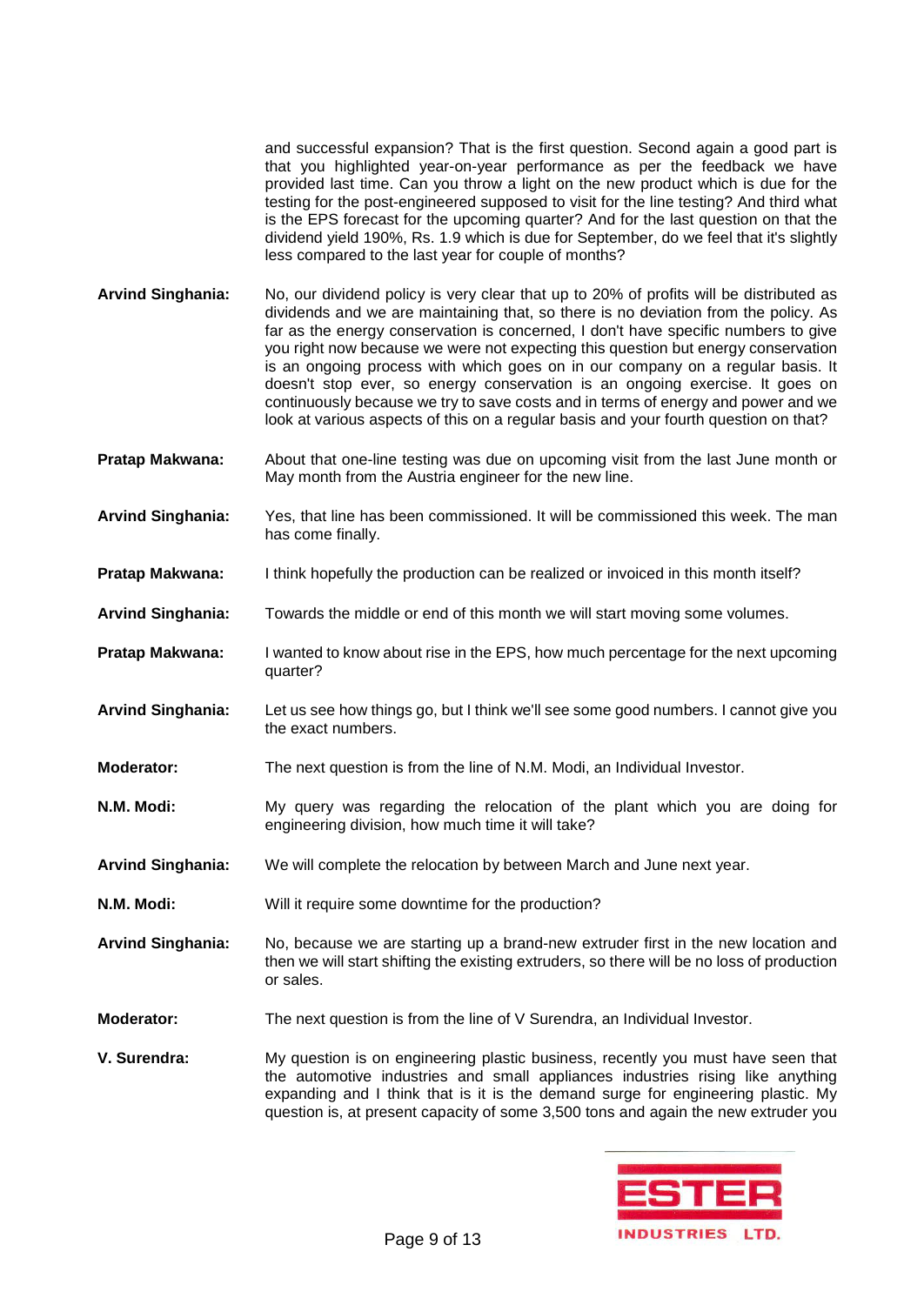are building, the capacity goes to around 18,000 tons. What I want to say is that is this capacity, there may be demand will be more than our capacity. **Arvind Singhania:** Right now, the demand is more than our capacity that's why we're putting in a new extruder. **V. Surendra:** But what I'm asking is why aren't we expanding more capacity for may be about 30,000 tons or like that? **Arvind Singhania:** First I've to create capacity to meet demand and at new capacity that we create will not get filled up on day one obviously it'll take time for it that extruder to fill up completely but I can't put a smaller extruder. I can't increase capacity in the same proportion as the demand is increasing. **Moderator:** The next question is from the line of Shanti Patel from Shanti Patel Investments. **Shanti Patel:** What is the proportion of our film turnover in the total turnover? **Arvind Singhania:** The film is at about in the range of 70% to 75%. **Shanti Patel:** As you told that our margins are going down is because of film, so effectively in future automatically the profit will go down overall? **Arvind Singhania:** Yes, but it's been compensated by increasing specialty polymer and engineering plastics where the margins are high. **Shanti Patel:** I agree with you but since the proportion of sales, so film is high, the impact will be also very high? **Arvind Singhania:** Yes, it could be higher but again I'm saying we may not be able to make up the entire drop in film from these two products but a substantial portion will be made up. **Moderator:** The next question is from the line of Rahul Nadkar, an Individual Investor. **Rahul Nadkar:** On your polyester films the margins have reduced vis-à-vis last year which was anyways unsustainable as you had mentioned. But what were the spreads in your polyester film business in Q1 vis-à-vis what are they currently running at in July and early August? **Pradeep Rustagi:** The 12-micron corona film, with value addition in first quarter June '21 was about Rs. 36 and currently we are at Rs. 40 a Kg. **Rahul Nadkar:** Do we expect this to improve going forward? **Arvind Singhania:** It will remain in the region of the current levels. **Pradeep Rustagi:** It will remain range bound. **Rahul Nadkar:** Do you expect any increase in volumes per se in your polyester film business?

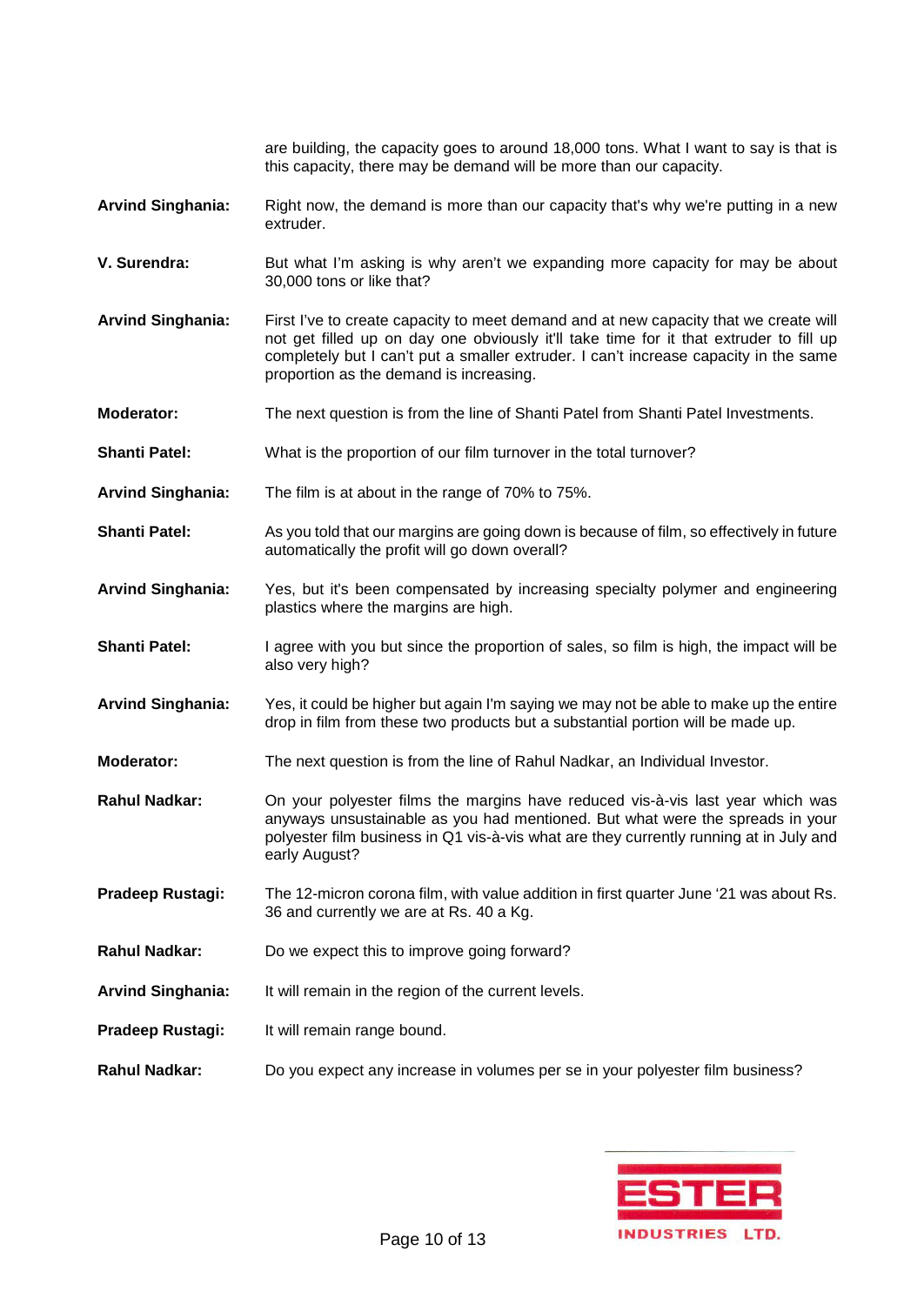- **Arvind Singhania:** We are running at full capacity. I have no capacities; volumes cannot go up beyond what we are at. Now the volumes will really go up when a new line starts up next year.
- **Rahul Nadkar:** In terms of your specialty polymer investment that you are making around Rs.90 crore when would that start commissioning and the revenues start flowing from there?
- **Arvind Singhania:** That is going to happen in phases over the next 1 year and I think by September next year we will complete it. Our revenues will start flowing in proportionately there.
- **Rahul Nadkar:** Any debt you are planning to raise towards that or it is from internal accruals?
- **Arvind Singhania:** We'll raise some small debt for it, small portion of that will come from debt.
- **Moderator:** The next question is from the line of Ashok shah from LFC securities.
- **Ashok Shah:** So, my question is regarding the industry. What is the future of the industry, because currently the demand is more and production capacity is low? So, everybody is expanding, so can we expect next 2 years there will be demand and everything will be okay and again also on raw material side.
- **Arvind Singhania:** Which product line are you talking about?
- Ashok Shah: All the product lines which we are expanding?
- **Arvind Singhania:** Polyester film all the three are completely different, so polyester film demand is growing capacities are coming in, in engineering plastics demand is growing not many capacities are coming in. We are expanding I'm not aware of any other major expansions coming in the engineering plastics fields. As far as specialty polymers is concerned there is no question of demand or supply. We are doing a specialty business. We have no competition in that business. There is no demand supply matrix that can be explained here.
- Ashok Shah: How is raw material side, the price increase is expected to remain high?
- **Arvind Singhania:** Well, I wish I had a clear-cut answer for that but only God knows.
- **Ashok Shah:** In engineering plastic which are the industries which we will be catering?
- **Arvind Singhania:** We largely cater to automotive, electrical and electronic industry these are the main sectors.
- **Ashok Shah:** It will be related to ABS or some specialized plastic or what?
- **Arvind Singhania:** No, not ABS, we are largely into PBT polyesters and Nylon, Nylon-6 and Nylon-66, we do very small amount of ABS.
- **Ashok Shah:** We would be supplying carpet to them, auto industry carpet?
- **Arvind Singhania:** No, engineering plastics has nothing to do with carpet business.

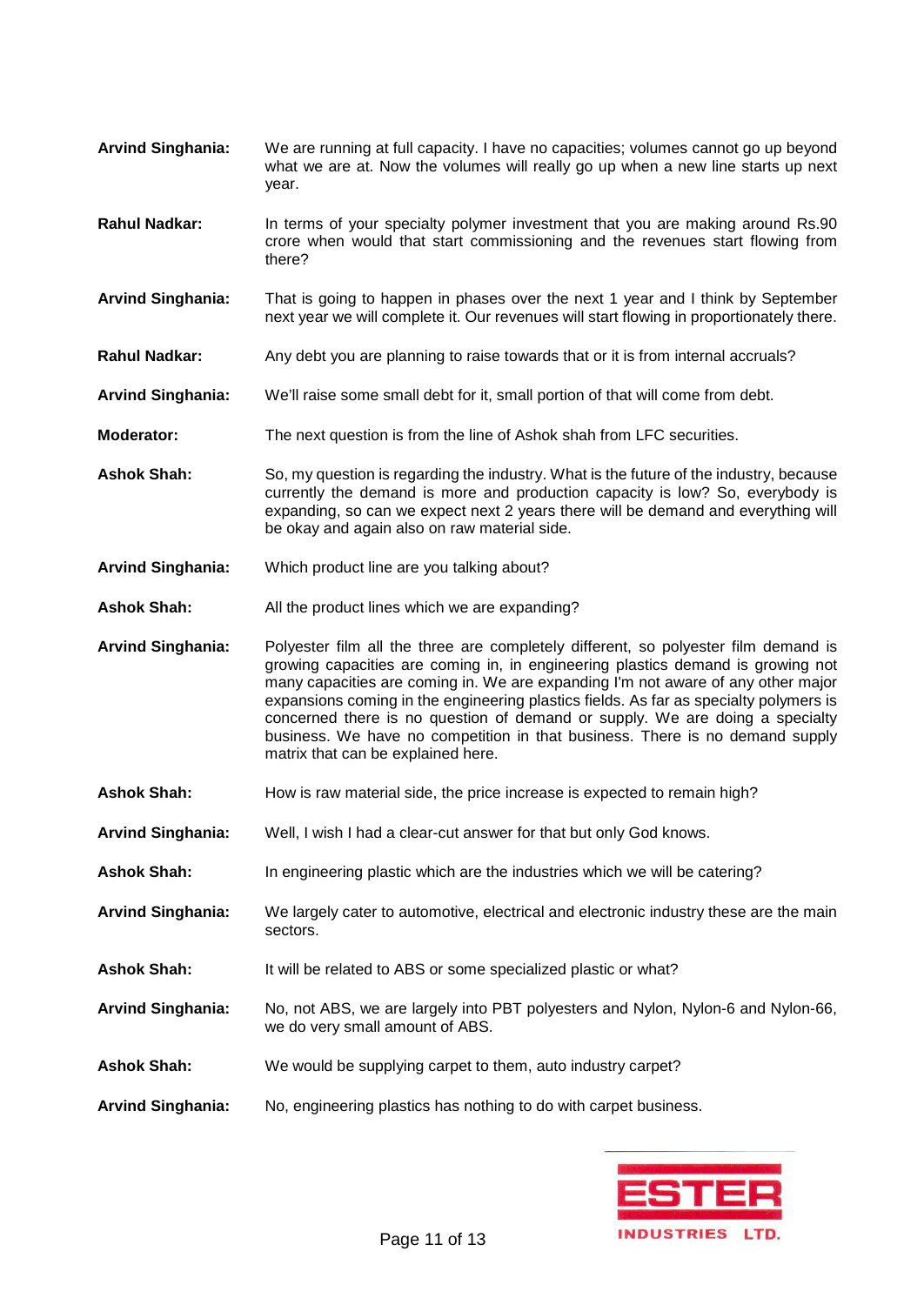- **Moderator:** The next question is from the line of Saket Kapoor from Kapoor & Company.
- **Saket Kapoor:** If you could give how the raw material market has behave?
- **Arvind Singhania:** Right now, it is steady for the last few months but there still the raw material remains very high and as I said before commodity prices across the globe across product lines have gone up tremendously. Commodities are running at very high pricing and impossible for us to predict how they will remain forward because they're dependent on so many things. I mean we are mainly dependent on crude because it's a petrochemical. So how crude prices will pan out I cannot say it's very difficult for me to predict.
- **Saket Kapoor:** What were the price trends for this quarter for the raw material by basket?
- **Pradeep Rustagi:** We will tell about PTA-MEG which is the largest the consumer quantity. June '21 quarter PTA was at about Rs. 61.60 and MEG was Rs. 55. Currently PTA is Rs. 68/ kg. and MEG at Rs. 58/Kg. So, per kg of film raw material cost in June quarter was 72, currently it is 78.
- **Saket Kapoor:** And there is a pass on to that with a lag?
- **Arvind Singhania:** Yes correct.
- **Saket Kapoor:** If we take them the finance cost with the loan which we are taken and taken again what would be the annual cost on the finance and what would be the working capital requirement?
- **Arvind Singhania:** So, the total finance cost as Pradeep has already reported as about 1.5%. It will remain under 2% going forward.
- **Moderator:** The next question is from the line of Rahul Nadkar, an Individual Investor.
- **Rahul Nadkar:** Just one question from my side, in terms of when you said in the last statement that the spreads were Rs. 36 and now its moves around Rs.40 that range, so with the 10% increase spread can we expect the absolute EBIT to improve by 10% will that be a fair assessment?
- **Pradeep Rustagi:** Current margins are Rs. 40 but 1.5 month is still remaining in the quarter. We expect better performance in the next 1.5 months and therefore there could be some improvement in the margin in film business.
- **Rahul Nadkar:** No, assuming it remains at Rs.40 and last quarter it was Rs.36 which is the 10% increase in spread, is it the right assessment to assume that the 10% increase in EBIT?
- **Pradeep Rustagi:** Yes, currently the June quarter EBIT was about 18% in film. We can expect in the range of 18% to 20%.
- **Rahul Nadkar:** And volumes remain be strong?
- **Arvind Singhania:** Volumes will be almost same.